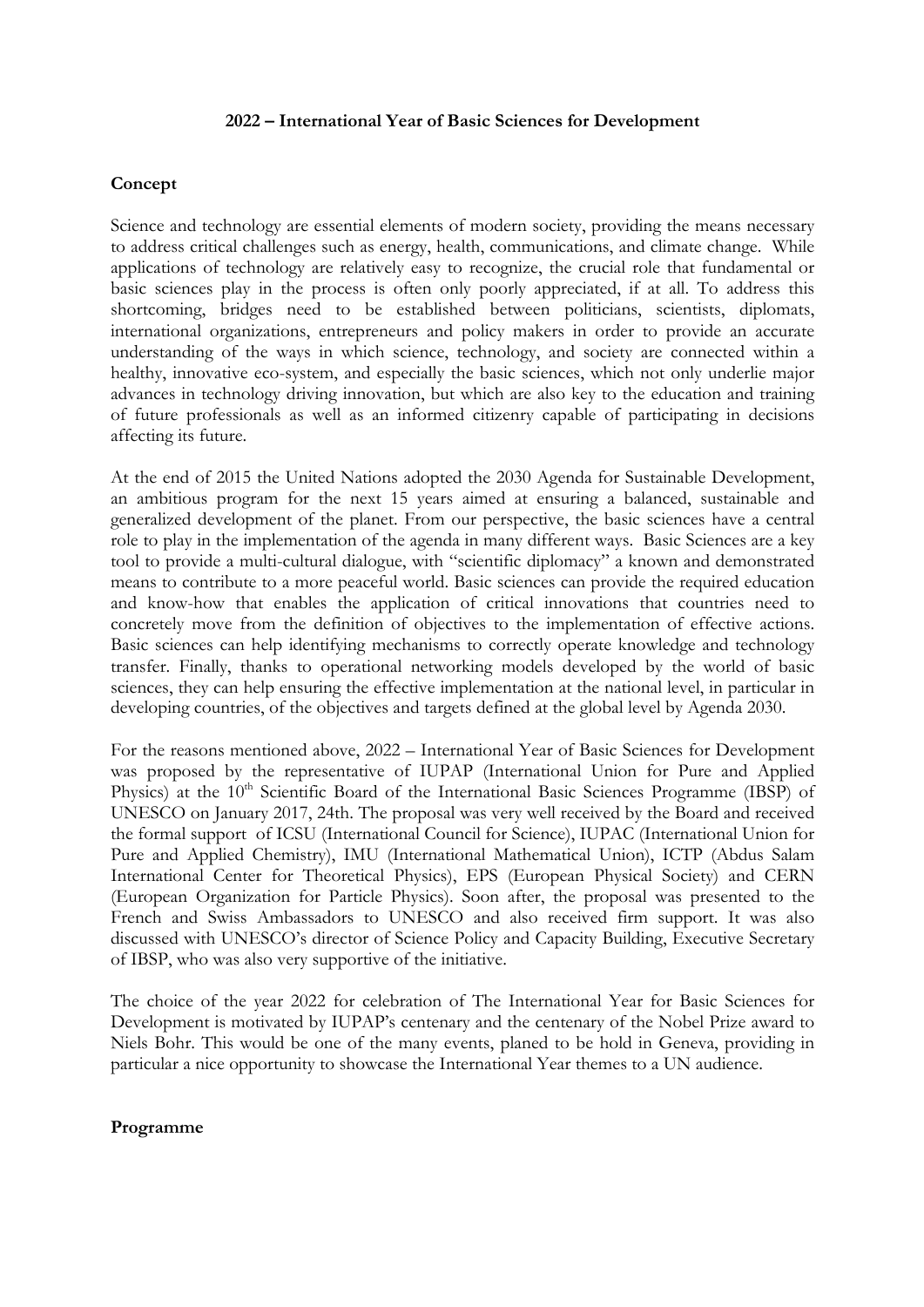The International Year for Basic Sciences for Development would consist of many initiatives and events worldwide covering many aspects: Basic Sciences and Peace, Basic Sciences and multicultural dialogue, Basic Sciences and Education, Basic Sciences and Economy (Source of Rupture Innovations, Model of Organization…), Basic Sciences and Health, Basic Sciences and Climate and more generally Basic Sciences and Global Challenges, Basic Sciences and Sustainable Development… It would follow the model of previous successful UNESCO-led international years such as the International Year of Chemistry, the International Year of Astronomy, the International Year of Crystallography and the International Year of Light. There will be centralized global initiatives (the roles of the unions will be important) and many national initiatives.

# **Governance and Organization**:

The governance and Organization would consist of:

- a Steering Committee to deal with organizational matters, overview and steer the global event, with representatives of International Unions (Learned Societies and Academies), International Governmental Organizations, Non Governmental International Organizations, Inter Parliamentary Unions…. A restricted subset of the steering committee will play the role of the executive steering committee.
- An International Advisory Committee, with representatives of countries, worldwide will be solicited for comments about the program
- An International Scientific Committee consisting of high level recognized scientists will be asked to provide input and ideas for the program, and validate the scientific content
- A network of national nodes will be formed in different countries to implement IYBSD 2022 activities, taking into account the needs and characteristics of different regions around the world.
- A global secretariat would be implemented, like for the IYL 215, at the Abdus Salam International Center for Theoretical Physics (ICTP) in Trieste, Italy
- Sponsors will be solicited actively and will be made very visible.
- Media partners will be selected to promote the dialogue between science and society, to strengthen the public understanding of science and scientific education

We aim for a basic sciences balanced approach (disciplinary and interdisciplinary), for diversity and gender balance, for fair geographical distribution, and finally for a sensible combination of scientific, economic and policy approaches to highlight the role of science in evidence based policy making.

These committees will start to be formed as soon as we receive recommendations from UNESCO (IBSP) and from a subset of national representatives in UNESCO. Hopefully, this could happen before the end of 2017.

## **Schedule**

A tentative looking forward schedule might be:

- 2017 Formal recommendation of IBSP for 2022 International Year for Basic development
- 2018 General Preparation (Governance, communications); Approval by the UNESCO Executive Committee (April or November)
- 2019 Formal approval by the General Conference of UNESCO (November)